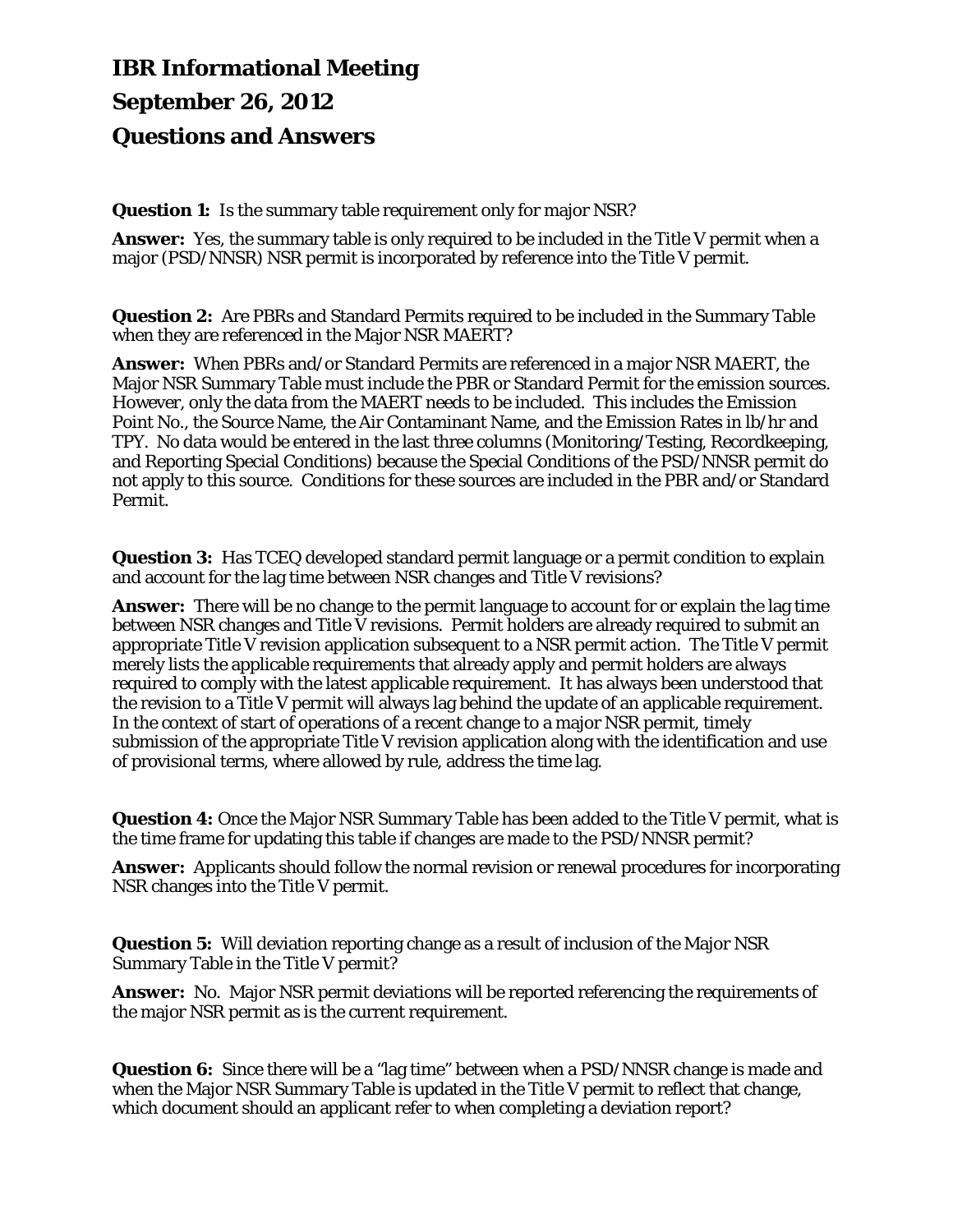## **IBR Informational Meeting September 26, 2012 Questions and Answers**

 **Answer:** Applicants should always refer to the PSD/NNSR permit itself when determining whether a deviation has occurred. The conditions and emission limits in the PSD/NNSR permit are the current applicable requirements. The Major NSR Summary Table is intended to summarize the major authorizations but is not meant to supersede the PSD/NNSR permit. In addition, applicants should note that changes should be made to the PSD/NNSR permit first, and then the Major NSR Summary Table should be updated to include those changes. Making a change in the reverse order is not an option.

**Question 7:** What Title V revision type will be required when the major NSR permit changes?

 **Answer:** The revision type required will not change from the revision type required prior to adding the Major NSR Summary Table and will depend on the PSD/NNSR action that is being incorporated. If the major NSR permit change triggered a minor revision prior to the addition of the summary table, it will still trigger a minor revision after addition of the summary table. If the major NSR permit change triggered a significant revision before, it will be a significant revision after the summary table has been added.

 **Question 8:** When a site with a major NSR permit has multiple Title V permits, each with an identical Major NSR Summary Table, what revision type will be required for the Title V that type will be required for the Title V permits that do not contain the emission unit(s) affected by includes the emission unit(s) affected by the change to the major NSR permit? What revision the major NSR permit change?

 **Answer:** The Title V permit that includes the emission unit(s) affected by the major NSR addressed on a case-by-case basis, at least initially. Permit holders with a major NSR permits permit change will require the type of revision currently required to incorporate the NSR change. TCEQ is still working out the details regarding the revision type required for the Title V permits that do not include the emission unit(s) affected by the NSR change, even though the units may appear on the Major NSR Summary Table. These applications may need to be appearing in multiple Title V permits at a single site should discuss their specific situation with APD staff.

 **Question 9:** What was the driver for including every emission unit in the Major NSR Summary Table, rather than only the emission units and pollutants that trigger major NSR?

 **Answer:** Historically, NSR permits identified major NSR sources and special conditions, but TCEQ has moved away from this practice, in part, due to lack of resources. Lack of resources is Table. Keep in mind that the entire permit has already been incorporated by reference. Given holder and the APD reviewer, to spend time verifying and delineating major from minor points. Therefore, the decision to include all sources and all pollutants in the Major NSR Summary also the reason for not identifying only major NSR emission units in the Major NSR Summary this fact, it was decided that it may not be worth the resources, both on the part of the permit Table was agreeable during IBR discussions.

**Question 10:** Has TCEQ been under any pressure to address IBR for minor NSR permits?

 **Answer:** The idea of a minor NSR table has been discussed on occasion, but it has not been a point of emphasis in the EPA dialogue. If the Major NSR Summary Table is successful or